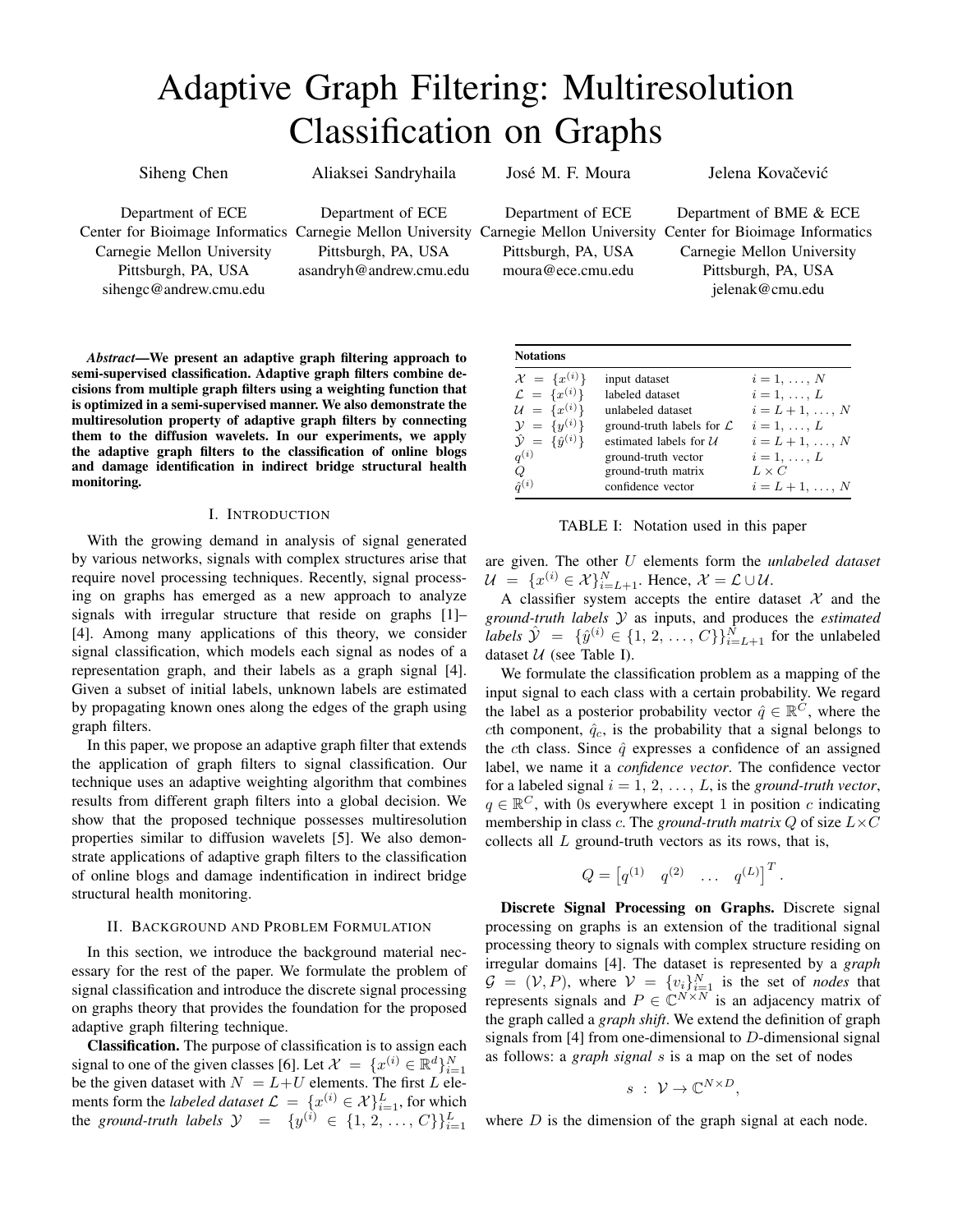A linear shift-invariant system, or, a *graph filter*, is defined as K

$$
H = h(P) = \sum_{k=0} h_k P^k,
$$
 (1)

with  $h_k \in \mathbb{C}$ ,  $k = 0, 1, ..., K$ . A graph filter  $H \in \mathbb{C}^{N \times N}$ applied to a graph signal  $s \in \mathbb{C}^{N \times D}$  produces an output, which is again a graph signal,

$$
Hs = h(P)s.
$$

Discrete signal processing on graphs then defines other fundamental signal processing concepts including the graph Fourier transform, frequency, spectrum, spectral decomposition, and impulse and frequency responses.

#### III. ADAPTIVE GRAPH FILTERING

In this section, we introduce adaptive graph filters. We also show their multiresolution properties by establishing a connection to diffusion wavelets.

Graph Filtering as Semi-Supervised Classification. Let  $\mathcal{G} = (\mathcal{X}, P)$  be a graph with  $\mathcal{X} = \{x^{(i)}\}_{i=1}^N$  a given datasest and let  $P \in \mathbb{R}^{N \times \bar{N}}$  be a graph shift defined as

$$
P_{i,j} = \frac{\exp\left(\frac{-\rho(x^{(i)}, x^{(j)})}{\sigma}\right)}{\sum_{i=1}^{N} \exp\left(\frac{-\rho(x^{(i)}, x^{(j)})}{\sigma}\right)},
$$
(2)

where  $\rho$  is a local distance measurement, such as the  $\ell^2$  norm or the cosine distance, and  $\sigma$  is a scaling coefficient which scales the local distance. The graph shift defined here is the Hermitian transpose of the *transition matrix* of the graph. P thus has a probabilistic interpretation: constructed as in (2),  $P_{i,j}$  gives the probability of transition from the jth node to the ith one in one step [7].

Now we define an *adaptive graph filter*

$$
H = h(P) = \sum_{k=1}^{K} h_k P^k.
$$
 (3)

This adaptive graph filter is defined similarly to (1), except that its coefficients,  $h_k$ , depend on the data and are selected adaptively. We assign  $h_0 = 0$ , since  $P^0$  does not contribute to the propagation of the labels in the classification problem as will be shown later.

Let the graph signal be the confidence matrix of *all* the signals on the graph, called *prior confidence matrix*, that is, the following map:  $s : \mathcal{X} \to \mathbb{R}^{N \times C}$ , defined as

$$
\hat{Q}_{\mathrm{pr}}\ =\ \begin{bmatrix} Q \\ \mathbf{0}_{u\times C} \end{bmatrix}.
$$

In other words, the first L rows of  $\hat{Q}_{\text{pr}}$  are the confidence matrix  $Q$  representing the labeled dataset, while the other  $U$ rows are all zeros representing the unlabeled dataset. The prior confidence matrix thus starts with the knowledge on the labeled dataset (the ground truth) and without any knowledge on the unlabeled dataset.

By applying an adaptive graph filter (3) to the prior confidence matrix  $\hat{Q}_{\text{pr}}$ , the *posterior confidence matrix* is

$$
\hat{Q}_{\rm ps} = H\hat{Q}_{\rm pr},\tag{4}
$$

where the *i*th row is the confidence vector  $\hat{q}^{(i)}$  for the *i*th node.

The coefficients  $h_k$  of the adaptive filter (3) are then found as follows. Rewrite (4) as

$$
\hat{Q}_{\text{ps}} \stackrel{(a)}{=} \sum_{k=1}^{K} h_k P^k \hat{Q}_{\text{pr}} = \sum_{k=1}^{K} h_k \hat{Q}_k, \tag{5}
$$

where (a) follows from (3) and  $\hat{Q}_k$  is the  $N \times C$  confidence matrix for the *k*th graph shift defined as  $\hat{Q}_k = P^k \hat{Q}_{\text{pr}}$ . For each *i*, the desired confidence vector  $\hat{q}^{(i)}$  (*i*th row of  $\hat{Q}_{\text{ps}}$ ) is thus a weighted linear combination of corresponding rows from each graph shift  $\hat{Q}_k$ . The optimal filter coefficients are designed to fit the confidence vectors of the labeled signals from all the graph shifts to the ground truth and to minimize the labeling uncertainty of the unlabeled signals. We introduce the labeling uncertainty measure [8], [9] as

$$
M(\hat{q}) = H(\hat{q})\left(\chi_{d>T} + \lambda(d)\,\chi_{d\leq T}\right),\tag{6}
$$

where  $\chi_I$  is the indicator function of an interval I,  $d = |\hat{q}_{(1)} - \hat{q}_{(2)}|$  $\hat{q}_{(2)}$  with  $\hat{q}_{(1)}, \hat{q}_{(2)}$  the first and second largest element in  $\hat{q}$ , respectively, T is the threshold, and  $\lambda(d) = 1 + 5(d/T - 1)^2$ is a penalty function that is large when the first and second largest elements are close. The optimal filter coefficients are then given by the solution to the minimization problem

$$
\hat{h} = \arg \min_{h} \{ \alpha \sum_{i=1}^{L} ||q^{(i)} - \hat{Q}^{(i)}h|| + (1 - \alpha) ||h - \gamma|| \},
$$
\n(7)

where  $h = [h_1 \dots h_K]^T$  with the constraint  $||h||_1 = 1$ ;  $\alpha = L/(L + U)$  is the labeling ratio; matrix  $\hat{Q}^{(i)}$  =  $\begin{bmatrix} \hat{q}_1^{(i)} & \hat{q}_2^{(i)} & \dots & \hat{q}_K^{(i)} \end{bmatrix}$  $\begin{bmatrix} i \ i \end{bmatrix}$  is an  $C \times K$  confidence matrix of the  $i$ th signal that collects the graph shifts' individual confidence vectors; and  $\gamma = [\gamma_1 \quad \gamma_2 \quad \dots \quad \gamma_K]$  collects the discriminative powers of each graph shift,

$$
\gamma_k \ = \ \frac{e^{-(\beta/U)\sum_{i=l+1}^N \mathcal{M}(\hat{q}_k^{(i)})}}{\sum_{j=1}^K e^{-(\beta/U)\sum_{i=l+1}^N \mathcal{M}(\hat{q}_j^{(i)})}}.
$$

Here,  $\beta$  is the decay coefficient that controls the distribution of the discriminant power from all the graph shifts. The first term in (7) represents the contribution from all labeled signals. The second term in (7) represents the contribution from all unlabeled signals; to obtain it, we fit weights to the confidences from all the graph shifts . We use the labeling ratio to balance these two terms. Since this is a convex optimization problem, it is numerically efficient to solve. After weighting, we compute the global decision as  $\hat{y}^{(i)} = \arg \max_{c} \hat{q}_c^{(i)}$ , where  $\hat{q}^{(i)} =$  $\hat{Q}^{(i)}\hat{h}$  (see Algorithm 1). For more details, see [9].

Relation to Diffusion Functions. Diffusion functions are the graph-based semi-supervised classifiers [10]. The classifier operates by propagating known labels using the transition matrix a finite number of times. Given a transition matrix W and a prior confidence matrix  $\hat{Q}_{\text{pr}}$ , the posterior confidence matrix  $\hat{Q}_{\text{ps}}$  is obtained by  $\hat{Q}_{\text{ps}}^* = \hat{Q}_{\text{pr}}^* W^t$ , where  $*$  denotes the Hermitian transpose and  $t$  is the transition time. If the filter coefficient  $h$  is a Kronecker delta impulse at position  $t$ , then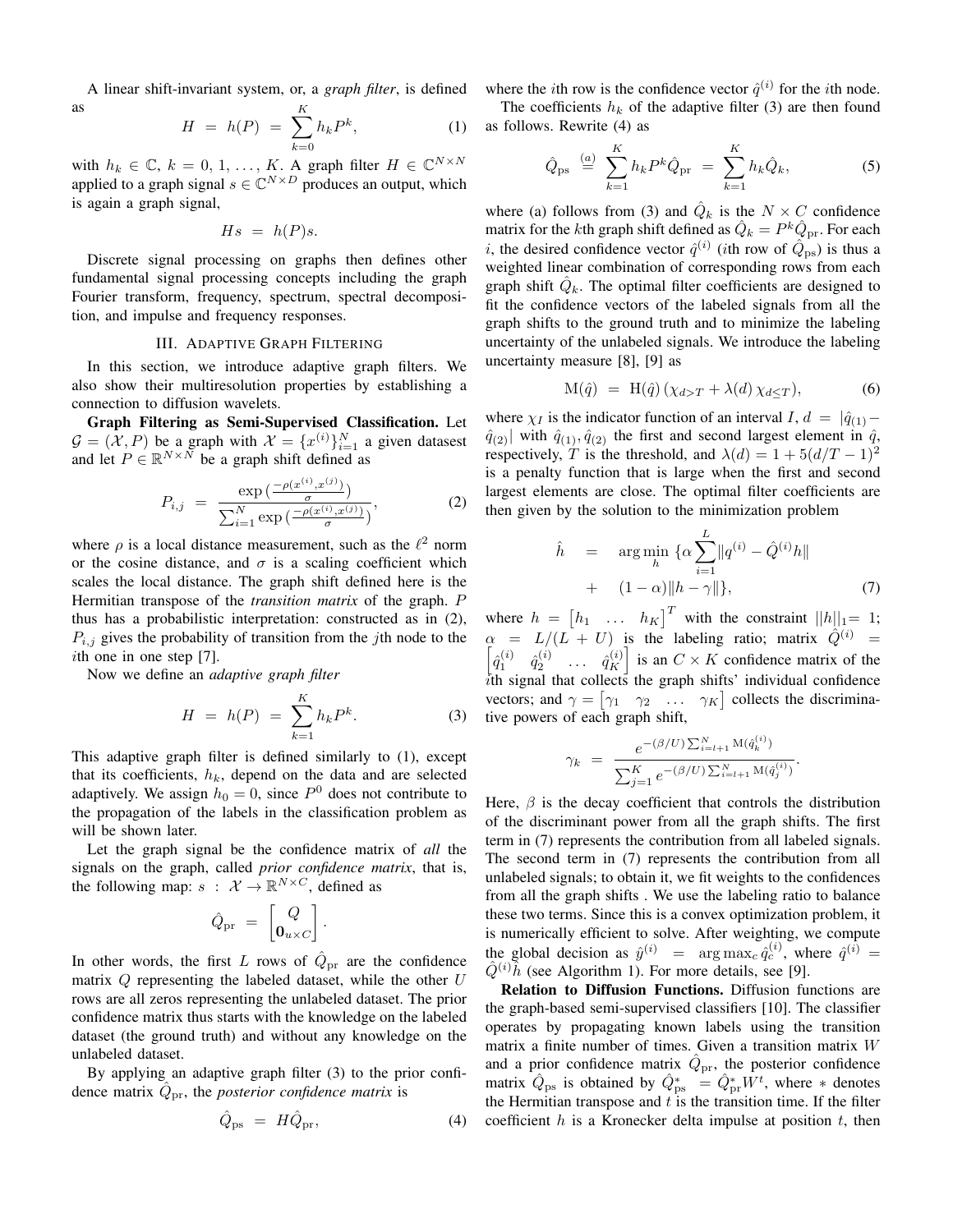| <b>Algorithm 1</b> Adaptive graph filter |                                                                                                                                                                                                                                                                           |                                                                                       |  |  |  |
|------------------------------------------|---------------------------------------------------------------------------------------------------------------------------------------------------------------------------------------------------------------------------------------------------------------------------|---------------------------------------------------------------------------------------|--|--|--|
| Input                                    | χ<br>$\hat{Q}_\mathrm{pr}$                                                                                                                                                                                                                                                | input dataset<br>prior confidence matrix                                              |  |  |  |
| Output                                   |                                                                                                                                                                                                                                                                           | posterior confidence matrix                                                           |  |  |  |
| <b>Parameters</b>                        | $P_{i,j}$<br>$h_k$                                                                                                                                                                                                                                                        | graph shift<br>filter coefficients                                                    |  |  |  |
| <b>Function</b>                          | $\textbf{AGF}(\mathcal{X},\hat{Q}_{\text{pr}})$<br>$P_{i,j} = (2)$<br>$h = (7)$<br>for $k = 1: K$ do<br>$\label{eq:Qk} \begin{aligned} \hat{Q}_k &= P^k \hat{Q}_{\text{pr}} \\ \hat{Q}_{\text{ps}} &= \sum_{k=1}^K h_k \hat{Q}_k \end{aligned}$<br>return $Q_{\text{ps}}$ | graph shift construction<br>filter coefficient optimization<br>filtering<br>weighting |  |  |  |

 $h = \delta_t$ , the adaptive graph filter coincides with the diffusion function. Hence, diffusion functions form a subset of the adaptive graph filters that have only one non-zero coefficient. In practice, it can be hard to determine the required transition time; as a consequence, the performances of diffusion functions can be susceptible to initial conditions. In contrast, the adaptive graph filter learns the contribution from each transition time by using  $(7)$ .

Relation to Diffusion Wavelets. Diffusion wavelets are a multiscale framework for the analysis of signals with complex structure [5]. They can be seen as an extension of the classical wavelet theory, where, the diffusion wavelet basis is learned from the geometry of the signal structure in a data-adaptive way. A diffusion wavelet basis is constructed by dilation using the dyadic powers of the transition matrix, the idea being that they propagate local relationships to global relationships throughout the graph.

Given a graph with the transition matrix  $T$ , the transition matrix at the j<sup>th</sup> resolution level is  $T^{2^j}$ ,  $j = 1, 2, \ldots$  Since the second singular value of the transition matrix is less than 1 to keep the graph connected, only the first singular value is 1. Consequently, if the transition matrix is raised to a high power, all the singular values disappear except for the first one,

$$
\lambda_i^{2^j} \rightarrow 0, \qquad i = 2, 3, \ldots, N \quad \text{as} \quad j \rightarrow \infty.
$$

When  $j = 1$ , the transition matrix T measures local pairwise similarities; increasing the power  $j$  gradually decreases the rank of the transition matrix  $T^{2^j}$  and causes local information of the graph to be missed since the resolution on the graph changes from finest to the coarsest. Thus, by changing  $j$ , we can both perform a multiresolution analysis as well as doing it in a computationally efficient manner.

The adaptive graph filter in (3) is formed as a linear combination of graph shifts  $P$  raised to power  $k$ . When  $k$ is large,  $P^k$  become a low-rank matrix describing the global information of the graph. Since the graph filter  $P$  is defined as the Hermitian transpose of the transition matrix  $T$  in (2),  $P^k$  works for the adaptive graph filter just as  $T^{2^j}$  does for diffusion wavelets. Each k corresponds to a different resolution on the graph, and thus, adaptive graph filter actually performs multiresolution classification on the graph. It weighs the classification results from each resolution to produce the global result. The filter coefficients represent the discriminative power of each resolution.

# IV. EXPERIMENTAL RESULTS

In this section, we apply adaptive graph filtering to classification of online blogs and damage identification in indirect bridge structural health monitoring.

## *A. Classification of Online Blogs*

Dataset. We consider 1224 online political blogs that we wish to classify as conservative or liberal based on their context [11]. The graphs corresponding to each blog are obtained by tracing hyperlink references between blogs.

Experimental Setup. We perform a binary clasification, and vary the labeling ratio as  $0.5\%, 1\%, 2\%, 5\%$  and  $10\%$ ; in other words, we label 6, 12, 24, 60, 120 blogs, respectively. We considered two methods for which nodes to label initially: random selection, and selection of blogs with most hyperlinks. We ensure we have the same number of signals from both classes in the labeling dataset and compare the performances of the diffusion functions (DF) and adaptive graph filters (AGF). We choose the transition time  $t = 2$ , filter length  $K = 10$ and the decay coefficient  $\beta = 1$ , and perform a 30-fold crossvalidation.

Results. Fig. 1 shows the dependence of classification accuracy on the labeling ratio for the two selection mechanisms. Both show similar trends: adaptive graph filter works consistently better than diffusion functions. Another interesting observation is that when labeling ratio is low, initial labeling with most hyperlinks provides better accuracy, but when labeling ratio is sufficiently high, initial labeling with most hyperlinks has no advantage over initial labeling with random selection. The reason is that when labeling ratio is low, nodes with higher degree propagate labels to more nodes, but when labeling ratio is high, a large number of labeled nodes has the same effect.



Fig. 1: Accuracy as a function of the labeling ratio.

## *B. Damage Detection in Bridge Structure Monitoring*

Dataset. We built a lab-scale bridge-vehicle dynamic system and put a sensor on a vehicle, and let it move across the bridge. We capture vibration characteristics of the bridge from the vibration of the traversing vehicle through the acceleration signal. We collected 30 acceleration signals for each of 13